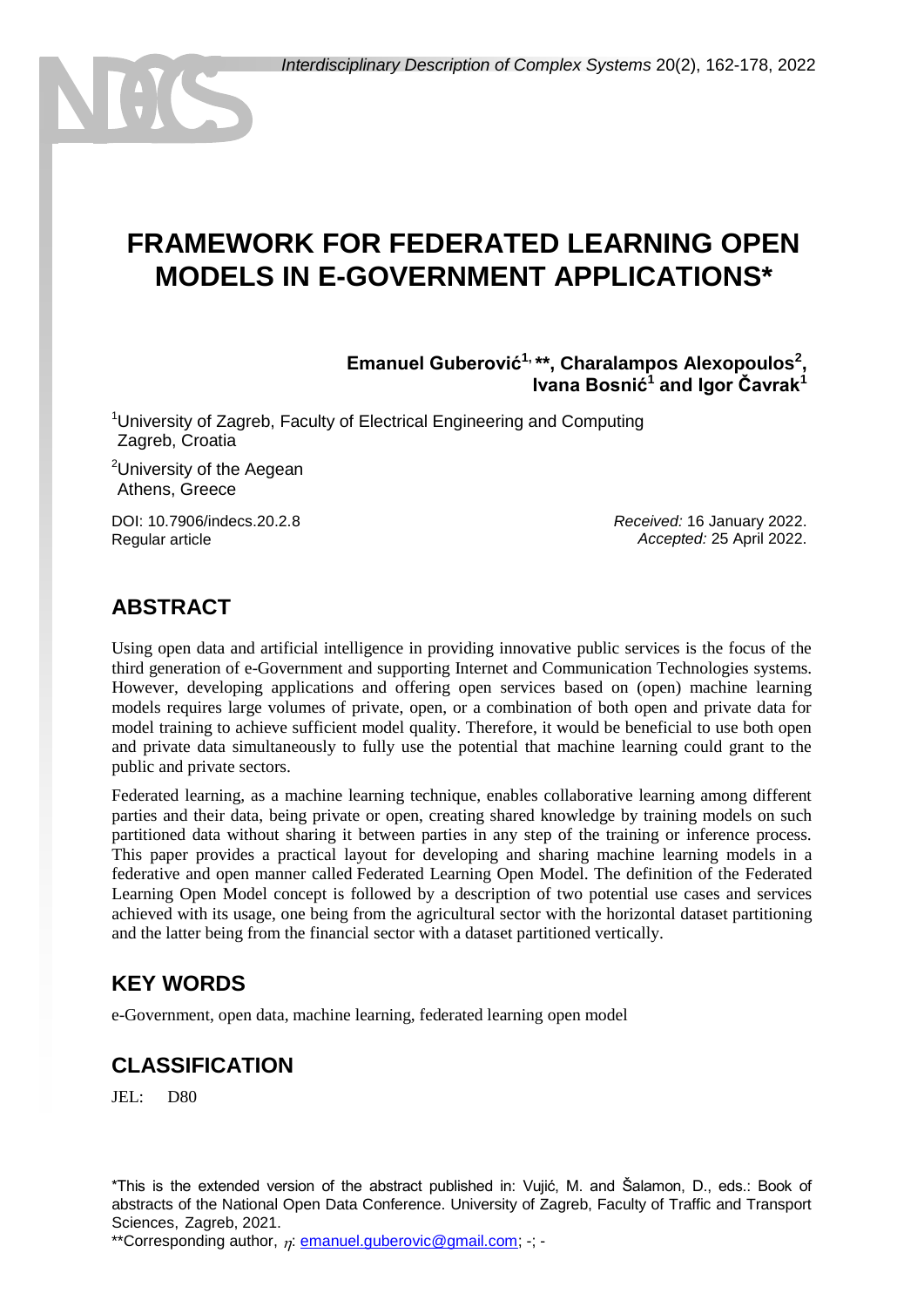## **INTRODUCTION**

Utilization of Internet and Communication Technologies (ICT) by various governments worldwide to supply its citizens and other interested parties a whole new plethora of capabilities centered around the data and services that fall within its domain is known as electronic government (or shorthand e-Government). Six distinct governance properties experience improvements by using e-Government activities, including quality of public services, administrative efficiency, open Government (OG) capabilities, ethical behavior and professionalism, trust and confidence in government, and social value and well-being [1]. Three different generations of e-Government [2], differ in their final goals and essential ICT tools used to achieve them. The first generation focuses on informational and transnational services through ICTs and web technologies. The second generation focuses on improving openness and interoperability through web 2.0 concepts. Finally, the third generation aims to achieve innovative governance by exploiting disruptive technologies such as artificial intelligence.

Different governments utilize a plethora of varying open data policies [4], with a good potential found in all of them embracing further openness in increasing the participation and interaction of open data consumers and producers, resulting in positive results such as stemming corrupt behavior [5]. Simultaneously, there is a pronounced sense of privacy in personal data sharing resulting in numerous data protection regulations and acts appearing in recent years. The United Nations Conference on Trade and Development's (UNCTAD) publication on Data Protection regulations and international data flows [6] analyzed data protection laws that were current in the year 2016 (in e.g. GDPR [7]). It concluded a recognized set of core data protection principles in binding international and regional agreements and guidelines, including a limited and secure collection of personal data. Their enforcement poses a challenge to artificial intelligence usage because many of its applications owe their successful implementation to personal data used in training and inference of the models. Adherence to their requirements is a logical next step in the evolution of the implementation of machine learning in the cohabitation of ethical computing and intelligent services, as privacy is found to be one of the ethical guidelines for artificial intelligence [8].

In recent years, a new machine learning technique called federated learning (FL) has helped the field of artificial intelligence to abide by data privacy regulations. Standard machine learning aggregates data from different sources on a central server, the model training process takes part. The central learning principle partakes with different dataset instances firstly being aggregated on a single central point; in this way, the central dataset can be perceived as a per data source partitioned data shards database. On the other hand, FL is based on the distributed learning principle. Each data owner partakes in the training process with their local data shard. This process emphasizes transferring model parameters between respective data owners instead of sharing their data. Because data never leaves the data source, this method is private by design. FL is a machine learning method that elevates knowledge derived from one instance by aggregating individual latent values extracted through the training process of the crowd or multiple instances.

As an ICT e-Governance tool of the third generation, it allows using new technologies for accomplishing crowd intelligence that supports data-wise and evidence-based public services.

## **RELATED WORK**

#### **THIRD GENERATION E-GOVERNMENT**

The primary objective of the research and practice in the domain of Digital Government (DG) is the exploitation of ICT in government and the provision of ICT-based services to their potential users: citizens, private and public companies, as well as public servants. However,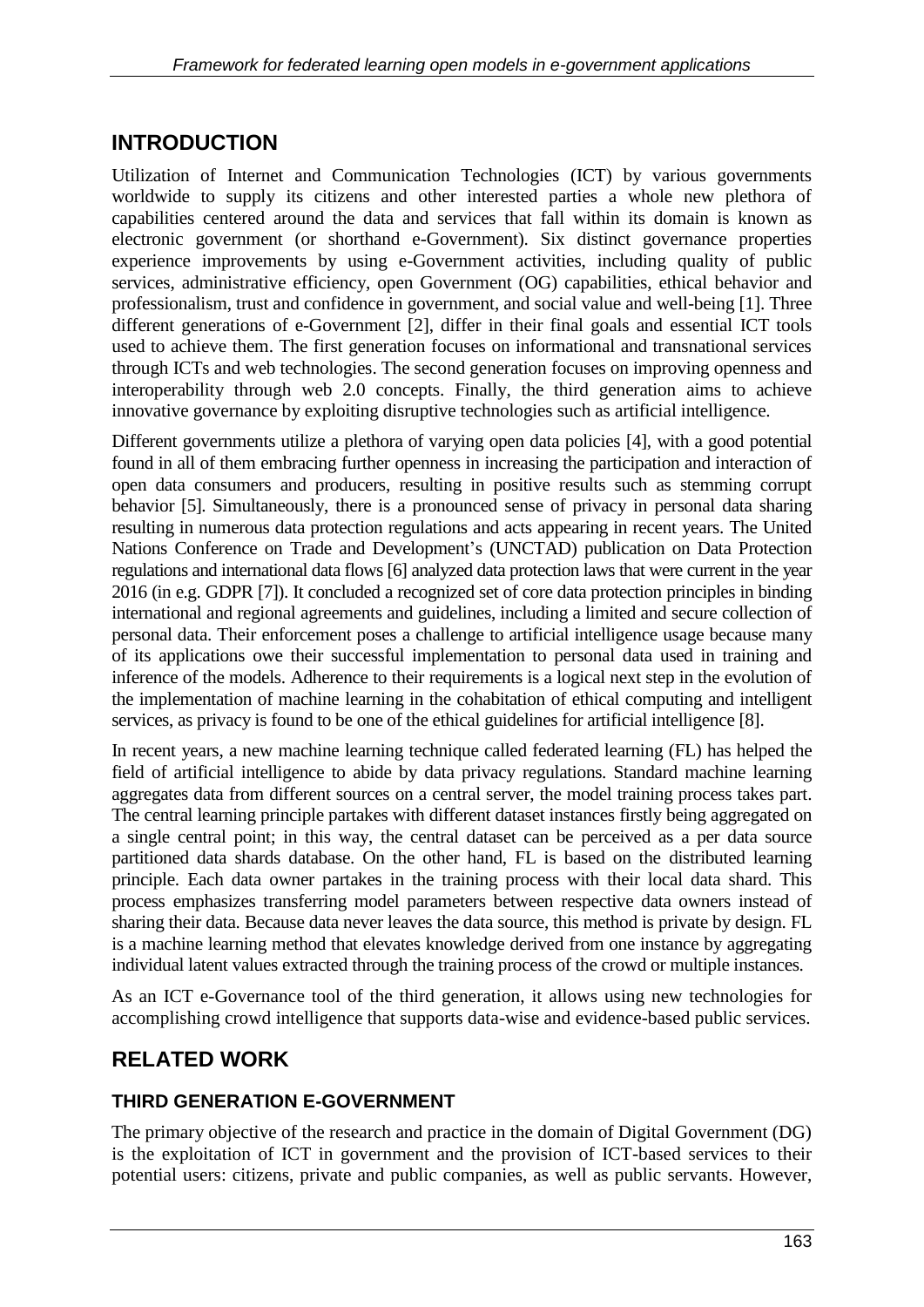the change in needs (and expectations) of citizens and societies also mandates the evolution in capabilities offered by ICT - not merely restricted to increase in performance and the number of services offered, but by shifting the focus of DG - thus driving the evolution of the digital government domain itself. Two major factors influence the evolution of the DG domain; the first one is defined by the wider external environment (economic, social, and political), and the second one by its technological environment. Nevertheless, a common pattern can be identified when observing evolutions in the DG domain; the first step preserves the existing practices, processes, and services and merely automates/supports them through existing or innovative ICT. Only in the second step the existing practices and processes are incrementally transformed and/or completely new practices adopted, usually through incremental ICT-based improvements introduced by the government [9].

Big Data generated by the Internet of Things (IoT) and Open Government Data (OGD) movement, Blockchain Technologies (BCT), Artificial Intelligence (AI), and particularly Machine Learning (ML) algorithms are some of the technologies used for modernizing the previous services provided by all of the governments around the world [10]. As Scholl [11] argues, future trends in DG that include "*smart approaches, many of which are Data Science-based, rely on the use of Artificial Intelligence (AI) and Machine Learning (ML) in combination with big structured and unstructured data to identify patterns and predictive models, which inform and evaluate decisions of human actors or non-human actors in real-time*". The latest generation in the digital government domain, namely, e-Government 3.0, is described exactly like that: "*e-Government 3.0 refers to the use of new disruptive ICTs (such as big data, IoT, analytics, machine learning, AI), in combination with established ICTs (such as distributed technologies for data storage and service delivery), and taking advantage of the wisdom of the crowd (crowd/citizen-sourcing and value co-creation), for supporting data-driven and evidencebased decision and policy making*" [3]*.* Vast amounts of data collected and aggregated in government agencies represent a massive potential for employing machine learning and other artificial intelligence techniques, thus unlocking the potential of that data by constructing descriptive and predictive models invaluable in supporting and enhancing government decisions and policymaking.

Considering AI, it is a broader concept that could be described by smaller and specific concepts: big data, machine learning, and decision-making. Castro and New [12] argue that "*AI is a field of computer science devoted to creating computing machines and systems that perform operations analogous to human learning and decision-making*". So, it needs the final concept of "automated decision making" in order for an application to be described as an AI one (i.e. face detection, voice recognition, and autonomous vehicles). The rest of the applications could be characterized as ML ones. As Abbod et al. [13] mentioned, "*Learning can be used to train a machine, so that it optimizes its rule base in a model and then new parameters may be tested in that model*"*,* so the machines can learn with no use of explicit programming. Machine learning is a set of techniques that provides knowledge to any user or machine based on probabilistic algorithms applied to specific data. The most common techniques are classification and regression trees; Neural Network (Multilayer Perceptor); Bayesian Neural Network; Support Vector Regression (SVR); K-nearest neighbor model (KNN) and Gaussian Processes.

In recent years, governments have increasingly outlined ML as a research priority for a better understanding of government's data and implementing more efficient government solutions [14]. When it comes to a government, ML algorithms can help in the identification of significant factors and not yet defined interrelations. As such, they can be used to decrease the complexity of social phenomena that are related to policy problems.

In the literature, ML is applied to a plethora of sectors and fields regarding also the nature of data. In the legal and policy sector, the research focuses more on the analysis of the text. It deals with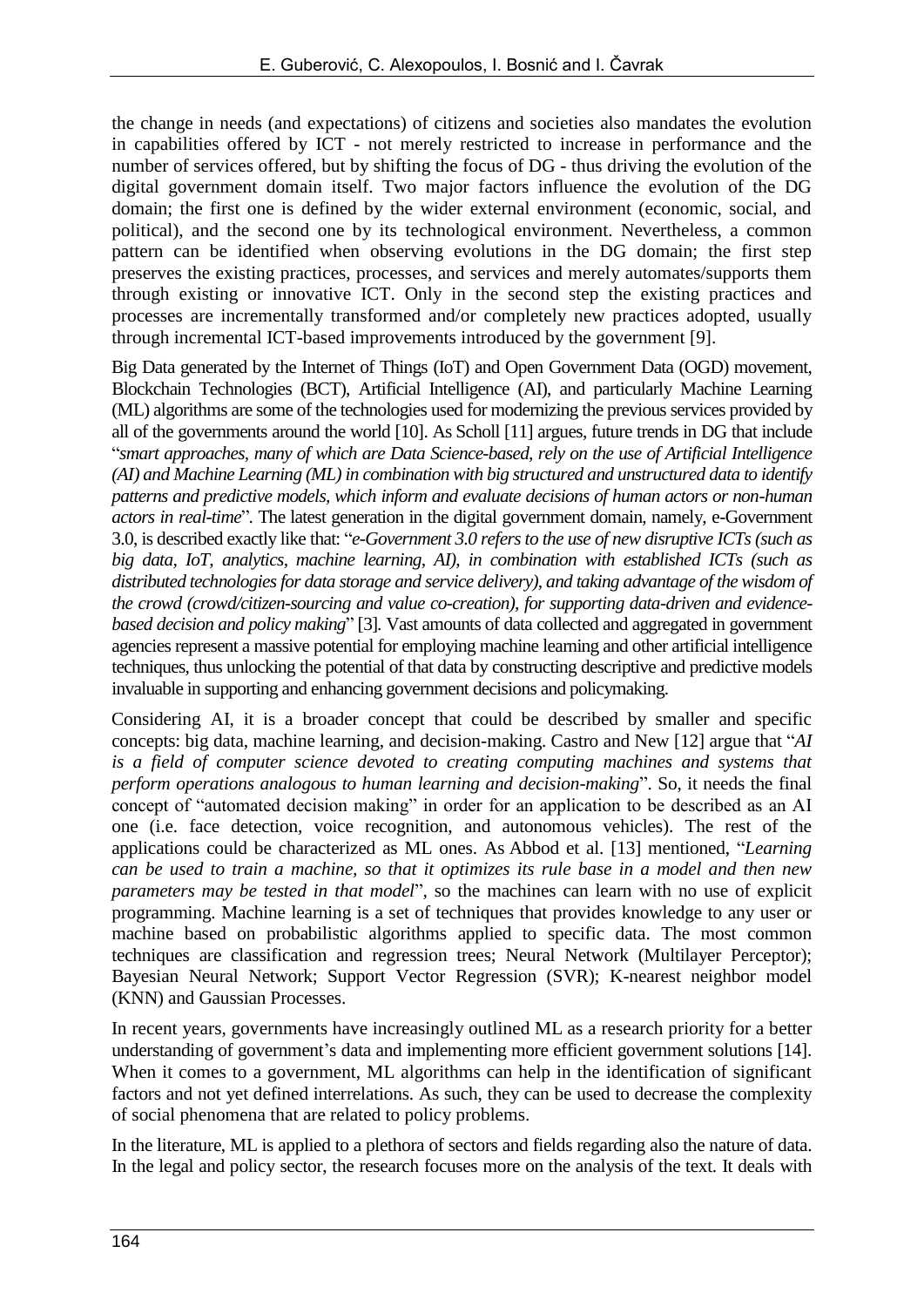Natural Language Processing and text mining, which includes techniques like arguments, topics and rules extraction, clustering, similarity check, and sentiment analysis. This could be further applied to comments or whole texts in several domains like legal texts [15], consultation platforms [16], and social media [17] enhancing the democratic process through participation and better interpretation of the results or finding contradictions in a specific legal system. Furthermore, they are used to classify news [18] or detect fake news [19, 20].

Other fields include cybersecurity and in terms of finding the related research of a domain as well as in multiple business domains [21]. For example, the topic modeling and the collaborative filtering algorithms (ML algorithms) are often used for the improvement of users' experience and for revenue increasing [22, 23]. ML is also used for information extraction from raw data and it can be used for a variety of purposes (e.g. prediction, understanding) [24]. Predictive modeling is defined as the analysis of large data sets to make inferences or identify meaningful relationships that can be used to predict future events [25, 26]. ML techniques in predictive modeling are used for the analysis of both current and historical facts for predictions making either for future or unknown events. Furthermore, ML is applied in the concept of smart cities dealing with traffic prediction and transportation. Accurate traffic prediction based on machine and deep learning modeling can help to minimize the issue [27, 28] of the tremendous rise in traffic volume causing a series of serious problems in modern society's quality of life, such as traffic congestion, delays, increased CO pollution, higher fuel prices, accidents [29], etc.

The list is continuously growing as more applications are included in the healthcare, environment, food, education, and agricultural domains. However, a series of challenges exist in the utilization of ML in the DG domain. As it is highlighted in [30] there is a list of barriers towards the full exploitation of the ML power with two of them being the most important ones. The first one is the combination of various ML techniques towards the production of proper results. Different ML techniques need to be tested to check their performance [31]. The second one is the availability of data. In many cases, the collection of personal data, the ownership of personal data, are subject to General Data Protection Regulation preventing the realization of the benefits from their processing. Policies like GDPR protect the corresponding entities regarding personal or even sensitive data. The publication of such data entails the risk of leading to privacy and ethical issues [21]. Furthermore, ML also depends upon collecting and processing data from society. This data may be explicitly sensitive (e.g., racial origin, religion, health data, ethnic origin) [32]. There are ways of preventing this phenomenon by applying anonymisation techniques before data publishing. But data anonymization in itself is not a fool proof system, being prone to de-anonymization attacks [33]. Even more, with the exponential growth of open data, deanonymization techniques could work better maximizing the privacy and ethical risks. Based on the lack of the availability of proper data, quality issues occur that in turn, decrease the quality and quantity of the whole ML system [34]. Thus, in many cases, equilibrium should be achieved between these two major barriers. In addition, there can be difficulties of gaining regulatory approval of accessing data (for instance in healthcare), or even lack of data (geographical data) in order for an ML system to be properly trained for quality results. One of the challenges in producing e-Government services built on FL is in ensuring fairness and reproducibility, which is well emphasized in a paper on an analysis framework suitable for governmental scenarios in FL applications [35].

OGD could partially tackle the data availability issue since in most cases the usage of private data knowledge could increase the ML performance. A new solution is needed in order to safeguard legal and ethical issues regarding access to specific data while in parallel increasing the performance of ML algorithms. Federated ML and the proposed framework is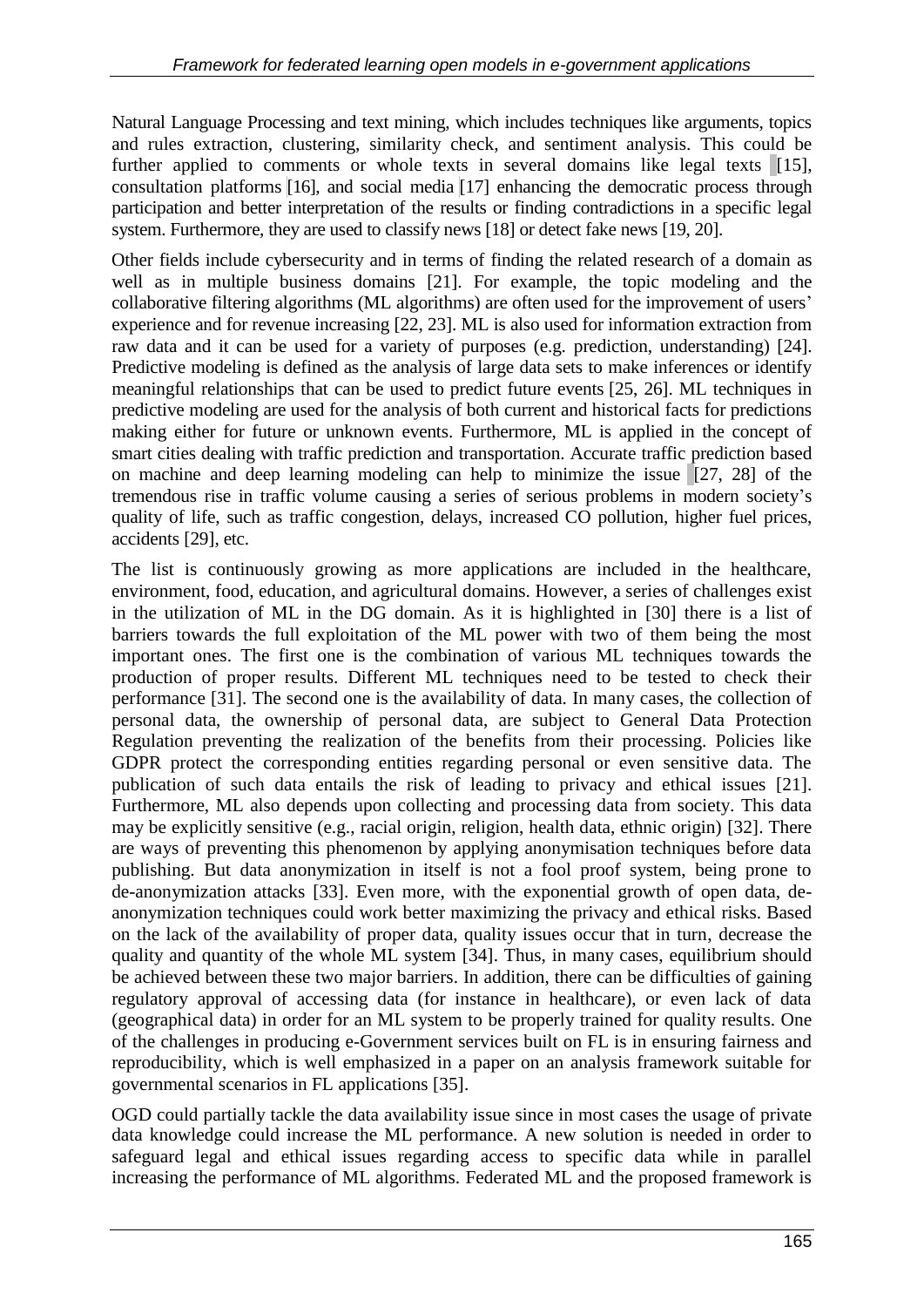moving towards this direction and by proposing a proper solution handling these barriers. This study describes and applies the framework at hand in two separate cases. The first use case revolves around a horizontally partitioned environment, with a goal of agricultural commodity price prediction by combining data from the EUROSTAT price index [36] and FAO product import/export dataset [37]. This data is partitioned on a country level, with each one being a distinct data unit. Using FLOM in this example allows individual producers to gain better information about the cost-effectiveness of producing each commodity. This new knowledge can be discovered without the need for producers to exchange their production cost data, often confidential. The second use case relies on the constructed dataset from the anonymized private data created for a loan approval task containing credit record data and some client-specific private data. By vertically separating the dataset into credit balance data and private data, we compare the gains achieved using FL with the knowledge extracted from the complete dataset versus using only the credit balance data.

#### **OPEN MACHINE LEARNING MODEL INITIATIVES**

Machine learning (ML) training data sets are stored in well-known data formats that include unstructured text formats, tabular text-based file formats, columnar data file formats, nested text file formats, binary text file formats, array-based formats, hierarchical data formats, language-specific formats, and various image, video, and document file formats [38].

When it comes to defining data models themselves, different ML frameworks use different formatting: TensorFlow uses protocol buffers [39], Keras models are stored as .h5 files [40] and both PyTorch and Scikit-Learn store models as pickled file formats [41].

By using language, framework and environment agnostic formats for defining ML models, they can be made more easily interoperable, facilitating adherence to open data attributes [42], thus making models open themselves. Formats for open models include common formats successfully implemented and used in previous years. Data Mining Group (DMG) pioneered the search for a common format for defining an open standard for defining ML model exchange types with their design of Predictive Model Markup Language (PMLL) [43] and newer Portable Format for Analytics (PFA) [44].

More recently an extensive work by different industry partners has been done in defining formats for language-agnostic neural network models exchange that include two distinct projects: Neural Network Exchange Format (NNEF) by Khronos Group [45] and Open Neural Network Exchange Format (ONNX) [46] originally authored by Facebook and Microsoft, now a Linux Foundation project.

#### **PMML**

PMML is an XML-based open standard for model interchange first developed by DMG in 1997, with the newest release, as of writing this paper, being version 4.4 released in November 2019.

PMML files are described within well-defined parts that include [47]:

- header: general information about the PMML document, including its description, copyright, and timestamp,
- data dictionary: definitions for all the possible fields used by the model, including a description of valid, invalid, and missing data,
- transformation dictionaries: definitions of user data mapping that include: normalization, discretization, value mapping, aggregation, and functions mapping,
- model(s): contains the definition of the models themselves that includes mining schema (per data dictionary), local transformations, targets, outputs as well as model-specific contents.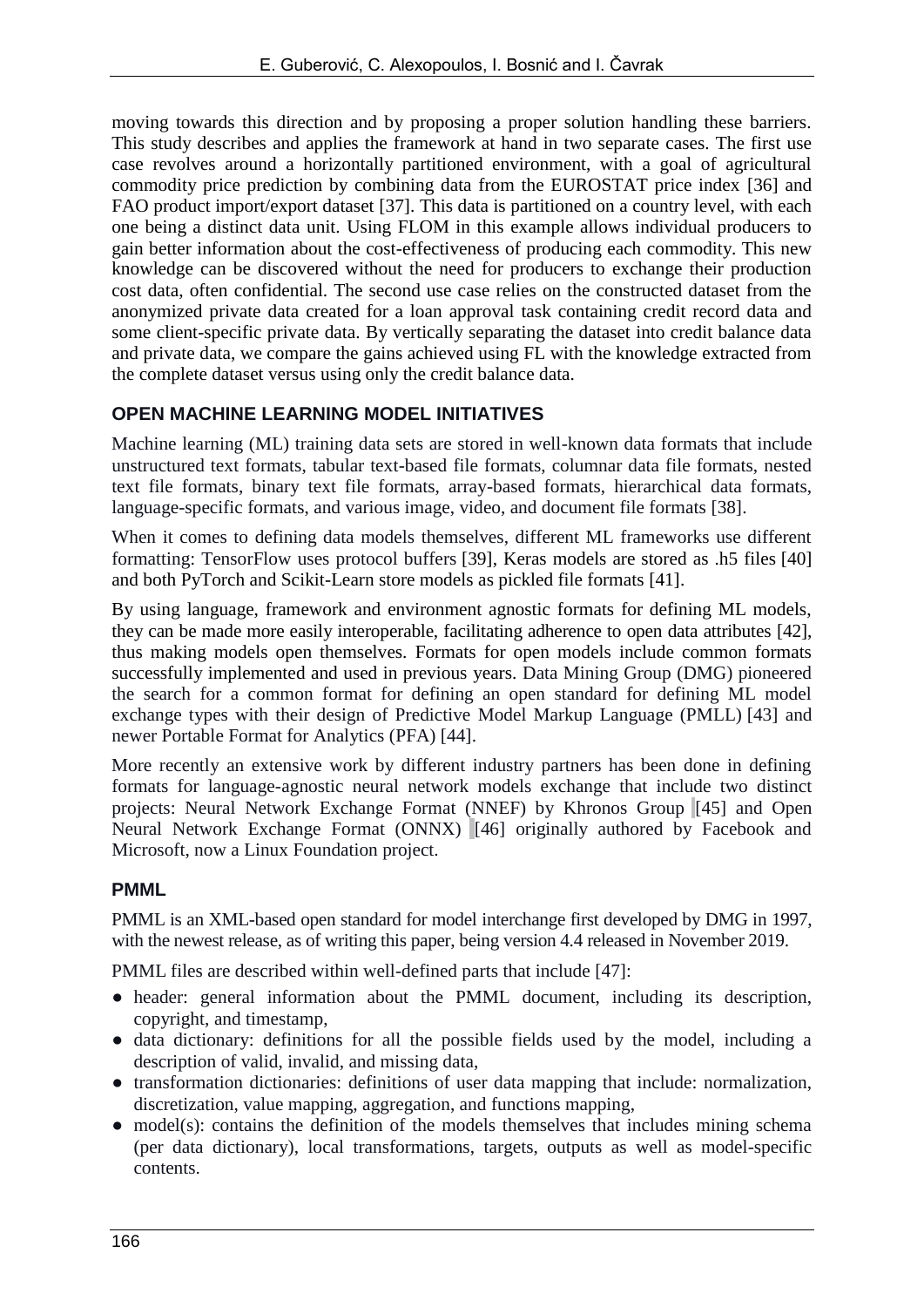PMML currently supports 16 different model types combined into more complex ensembles. Furthermore, PMML models are fully interchangeable between different PMML-compliant systems, of which some of the most notable are the pmml package for R language [48] and jpmml [49] for SParkML.

### **PFA**

PFA is a JSON-based open standard for model interchange also built by DMG, with the most current release dating to November 2015.

It is based on AVRO schemas for defining data types and encoding custom functions (actions) applied to inputs. The actions are built using a set of inbuilt functions and language constructs (such as control flow), essentially making PFA a mini functional math language with schema specification. On the other hand, PMML allows building model functionality using only a set of predefined models.

Open Data Group projects spearhead PFA implementation for full implementation for Java Virtual Machine (Hadrian), Python (Titus), and R (Aurelius). Unfortunately, both PFA and PMML currently lack support for standardized operators for describing deep learning models.

More recently, PFA models have been used in the Medical Informatics platform of the Human Brain Project [50] to achieve models built using medical data that are shared in an FL manner.

#### **ONNX**

ONNX was initially released as Toffee by Facebook (an interchange format between PyTorch and Caffe), with development later joined by Microsoft and now completely maintained as an open-source project. It uses protobuf as a data structure format and is built using the principle of computational acyclic graphs with built-in operators and standard data types. Each computational node has one or more inputs and outputs and a call to an operator. Definitions of the different operators are implemented externally to ensure that every framework supporting ONNX provides implementations of built-in operators.

Although relatively new, with its first release as ONNX in September of 2017, the project is actively developed, with the latest release being 1.9.0 dated to April 2021. The active development of ONNX is incremental to its success and adoption as it stays current with changes in the deep learning ecosystem of frameworks that support its format, of which some of the most notable include: TensorFlow, Keras, PyTorch, Caffe, and ScikitLearn.

#### **NNEF**

Kronos Group developed NNEF**,** initially released in December 2017, with the latest release date to July 2019. Although a similar project to ONNX, its main focus is on inference interchange, especially with a focus on edge devices. NNEF standard is by definition less frequently evolving with its governance done by a multi-company group.

Technically the main differences between the two standards include using structure definition in a text-based procedural format, the capability of defining compound operators, and avoiding references to machine representations by describing quantization on a more conceptual level, thus allowing for machine-specific inference optimizations favorable for usage in edge devices.

## **FEDERATED LEARNING**

Federated learning is privacy by design and collaborative machine learning technique. In its essence, it allows machine learning to comply with the recently emerging data privacy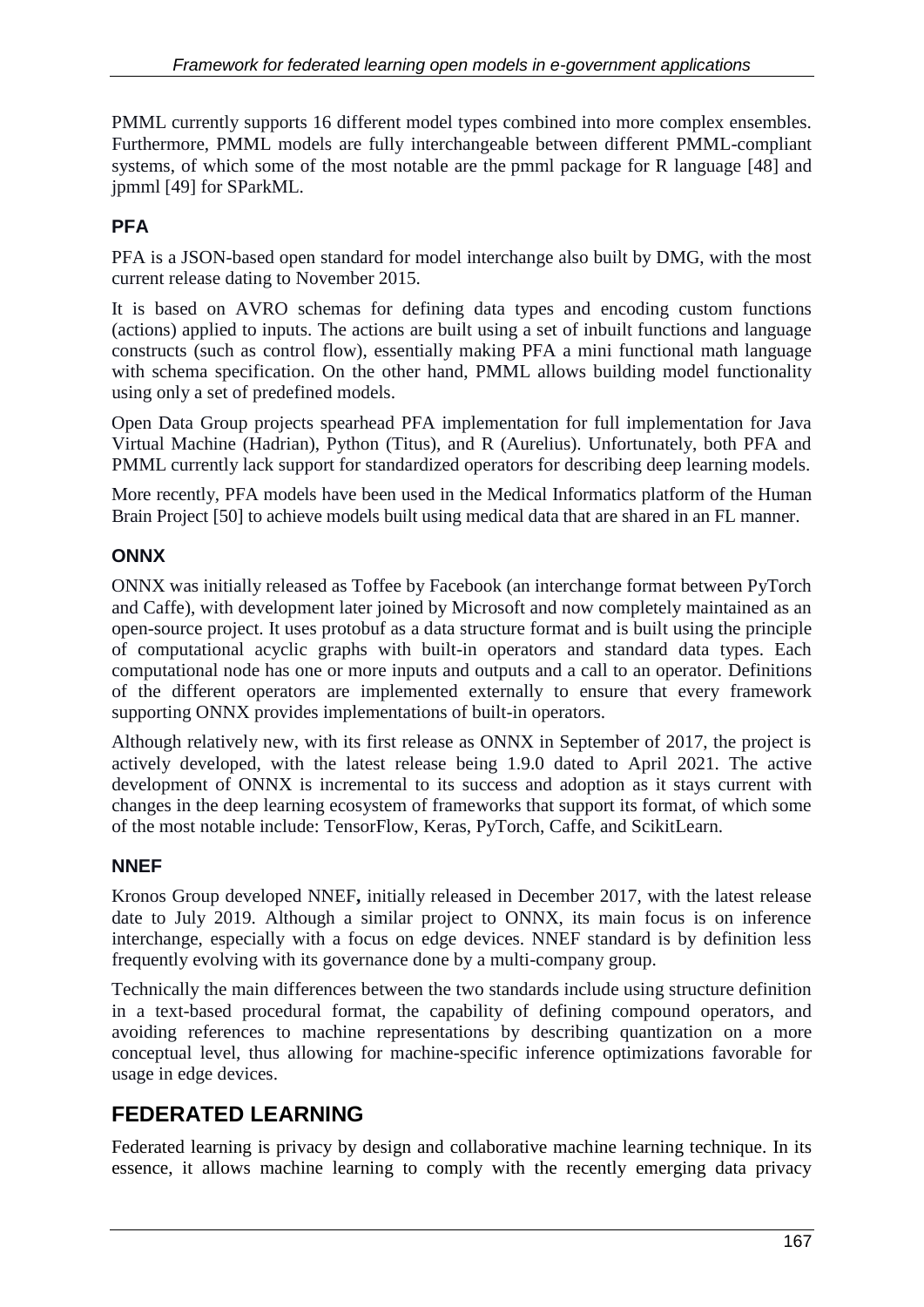regulations, incidentally creating a new possibility of using machine learning collaboratively without the need for a central data silo during the training process.

To achieve a collaborative learning process, a data-parallel distributed learning model uses one of the iterative model aggregation mechanisms as a center of the iterative learning process federation down to the data producers themselves.

In FL, every data owner *N* is the training process participant, updating global model weights by training purely on his local data *Dl*. Central aggregation server utilizes one of the aggregating algorithms to these new unique data owner model weights  $w(M<sup>l</sup>)$  on a central server, resulting in the new weights  $w(M<sup>F</sup>)$ . This process is displayed in Figure 1. On the other hand, in standard central ML, the central server first aggregates all of the data owner's data shards before starting the training process to generate new model weights. Furthermore, since the central server only needs model weights for global model calculation, the need for data owners to exchange the original training data, often private, is eliminated.



**Figure 1.** Federated learning process.

In general data-parallel machine learning, there are two ways the data shards (subsets of records in a dataset; physically stored in different locations but logically forming a complete dataset) can partition: horizontally and vertically. The main difference is sharing the same feature sample set in horizontally partitioned datasets (shown in Fig. 2) and contrastingly sharing the same sample set in vertically partitioned ones (shown in Fig. 3). E.g., if different hospitals had the same kind of data of different individual patients - the data is partitioned horizontally. However, if these hospitals had different data on the same patients, their datasets would be partitioned vertically.

Although the original FL model presented by McMahan et al. [51] is designed for horizontally partitioned datasets, several vertical FL models were designed in research that followed [52-54].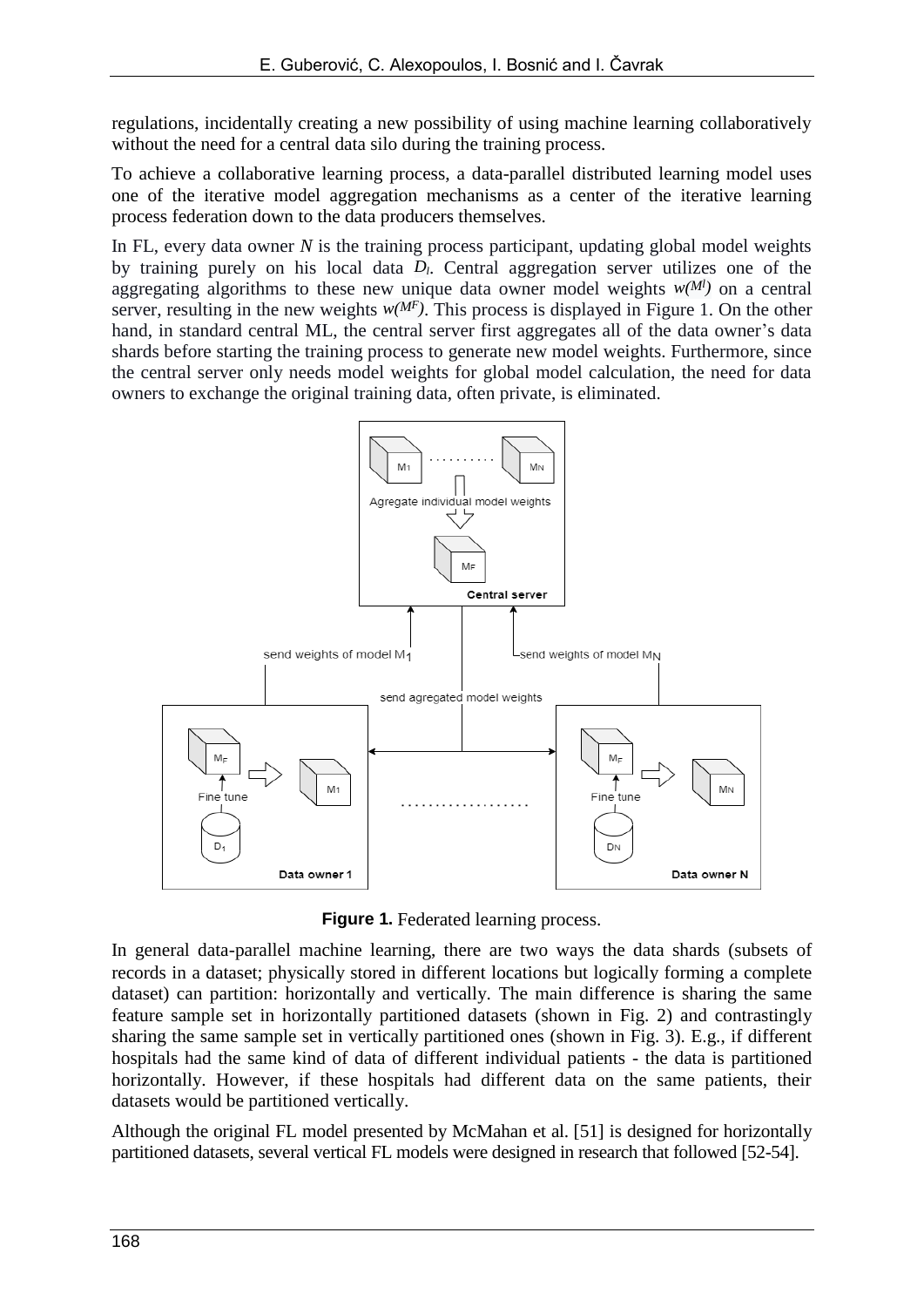However, it is essential to note that the exchange of model weights and their storage on different data owner devices does pose a new possible vector of attacks, commonly known as model inversion attacks. If there is no control over the FL training process, there are vast possibilities of individual data owners tainting the global model by providing model weights trained on local datasets of low quality.

There are also a lot of technical challenges in achieving needed communication requirements for the training process and in eliminating potential problems that could emerge from a significant heterogeneity in data owner's device availability and data quality.



**Figure 2.** Horizontal data partitioning with each data shard sharing the same feature space.



Figure 3. Vertical data partitioning with each data shard sharing the same sample space

Although there are many challenges in creating a real-world working use case, FL can be used as a tool for building cross-enterprise and cross-domain ecosystems for big data and artificial intelligence, where centralized machine learning and cloud-centric paradigms failed to overcome barriers for its inception. Authors in [55] emphasized the importance of coupling the practical usages with the evolution of business models that would accompany it by proposing the usage of FL in data alliances of enterprises.

## **FLOM FRAMEWORK**

This artice introduces a new concept based on the symbiosis of the general federated learning process with that of open model specifications called Federated Learning Open Model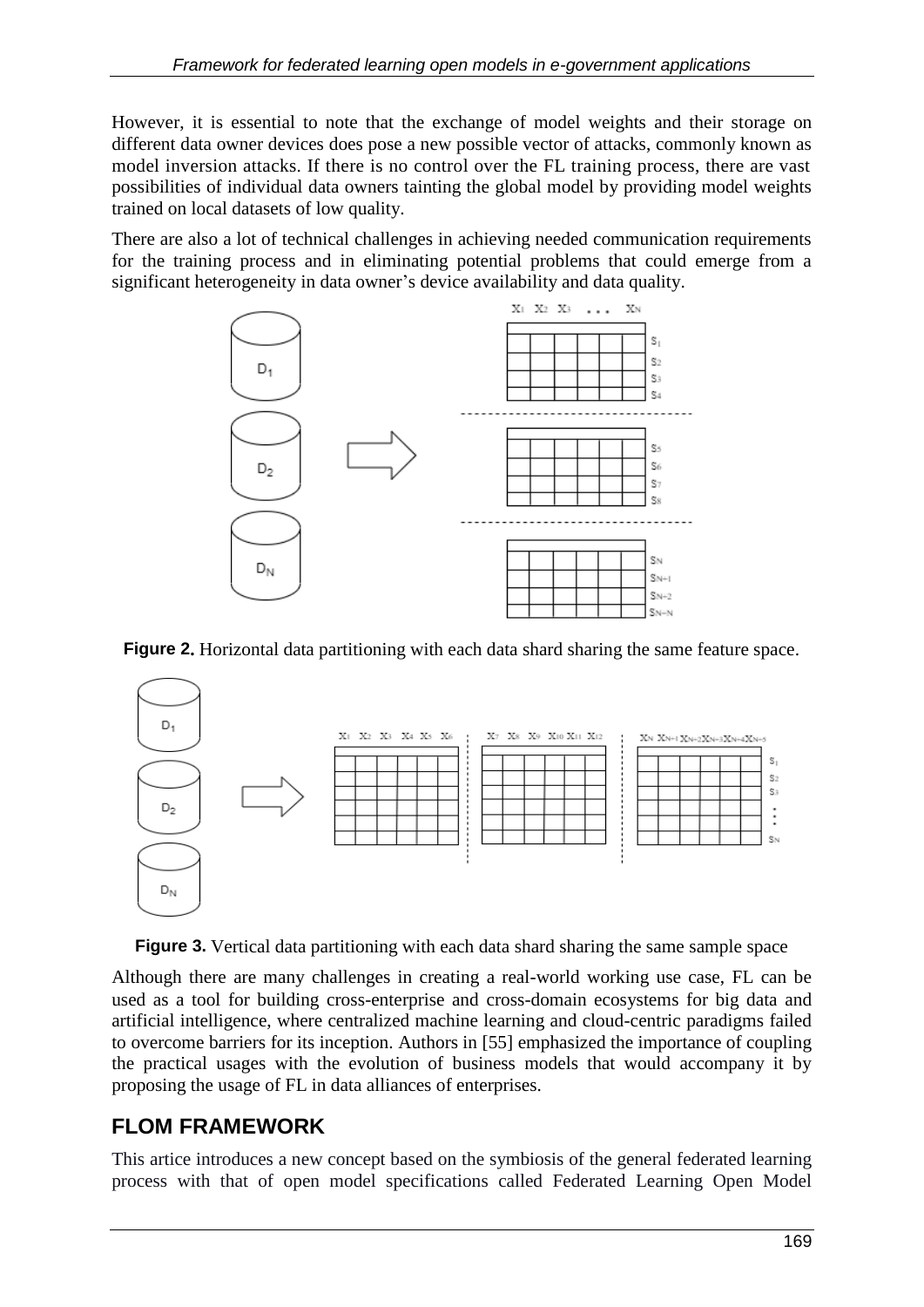(FLOM). FLOM provides a layout for using FL in the creation of open models and federated training processes with the primary goal of overcoming the technical barriers to using FL. In essence, it allows an easier generation of business models built on the federation of the learning process and using global knowledge without sharing any private or confidential data.

FLOM is a framework for developing an open ML training process done in a federated manner, with model sharing being done by exchanging model definitions in an open standard.

FLOM is accompanied by a technical specification that consists of descriptions of:

- client (individual data owner) data and device requirements,
- a central (aggregation) server specifications and requirements,
- an inferable and trainable model shared with an open standard specification (e.g. PFA, PMML, ONNX),
- an Application Programming Interface (API) with the implemented endpoints for all of the necessary steps for achieving FL process.

The General FL process takes four specific steps that get iteratively repeated during the lifecycle:

- 1. clients send their model updates,
- 2. aggregation of model updates into new global model weights (learnable and nonlearnable parameters of ML models),
- 3. disseminating the new global model weights to the client,
- 4. clients update their local models and start the new iteration.

From the client's side, the FLOM process has a few additional steps to acquire client and server specifications and register the client to the central server (steps 1-4 in Fig. 4).

In essence, our contribution by defining FLOM is in adding these extra steps available through an API endpoint enveloping a traditional FL process with model definitions in one of the open specification formats. By doing this, we hope to help facilitate the usage of ML models in an open and approachable manner that makes it easier to set up and use. On the more practical level, it allows for an easy integration of different prosumers to a collaborative ML process that FL made possible, and FLOM made more accessible.

### **CLIENT DATA AND DEVICE REQUIREMENTS**

Client data and device requirements include a definition of the necessary minimum data quality metrics and optionally capabilities of the client needed to partake in the training process. These can include required not-null data attributes, data generation frequency, data quantity, and any possible additional metrics [56].

Critical endpoints accompany these requirements on the API side for receiving the human and machine-readable specifications and intrinsic procedures to check the quality of the newly generated model weights and the time that took the client to send the newly generated weights [57]. In addition, rules should be applied to drop out and late clients to ensure the model quality.

### **CENTRAL (AGGREGATION) SERVER SPECIFICATION AND REQUIREMENTS**

Central server specifications and requirements include the description of the maximal number of clients and the estimated time it takes to conclude a single training iteration. Estimated training time is analogous to hardware and network capabilities of the server that is used for achieving aggregation and dissemination of model weights as well as serving client requests on the API endpoints.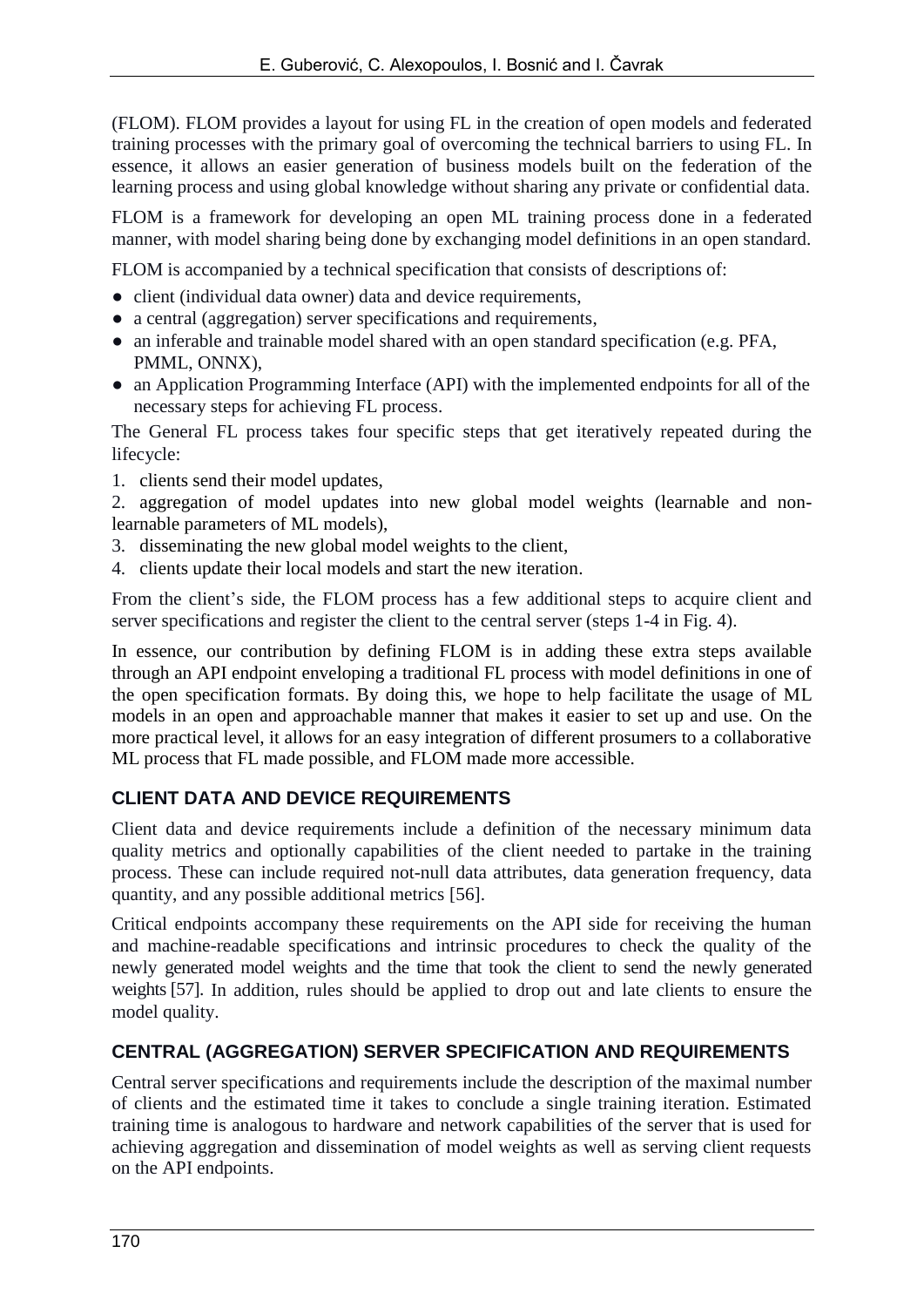#### **ML MODEL**

The description of the model that is used as the base for the service achieved by the FLOM process is distributed in one of the open formats that include PFA, PMML, and ONNX. The open format allows for training and inference across different software and hardware environments used to achieve the training and inference on the client side.



**Figure 4.** Steps of the FLOM process (steps 5-8 are iteratively repeated during the whole training lifecycle).

### **API INTERFACE**

API interface is located on the central server and needs to support endpoints for registering clients, receiving client model updates, and sending the new global weights to all participating parties. From the client-side, these include actions to:

- receive client requirements description,
- receive central server specification,
- register for participation (generates a unique ID for internal client references),
- receive ML model in an open format,
- send client-specific model weights,

● receive a message with new model weights and a synchronization message to start of the new training iteration.

API interface is achieved using one of the many open-source web frameworks based on wellknown standards for client-server communications.

## **APPLICATION**

#### **HORIZONTALLY PARTITIONED ENVIRONMENT**

The first use case is created with a dataset containing horizontal data partitions. It aims to attain price prediction of agricultural commodities by incorporating data from the EUROSTAT price index [36] and FAO product import/export dataset [37], which are, in essence, horizontally sharded datasets with partitioning done on the per-country level. An excerpt from these datasets is displayed in Table 1.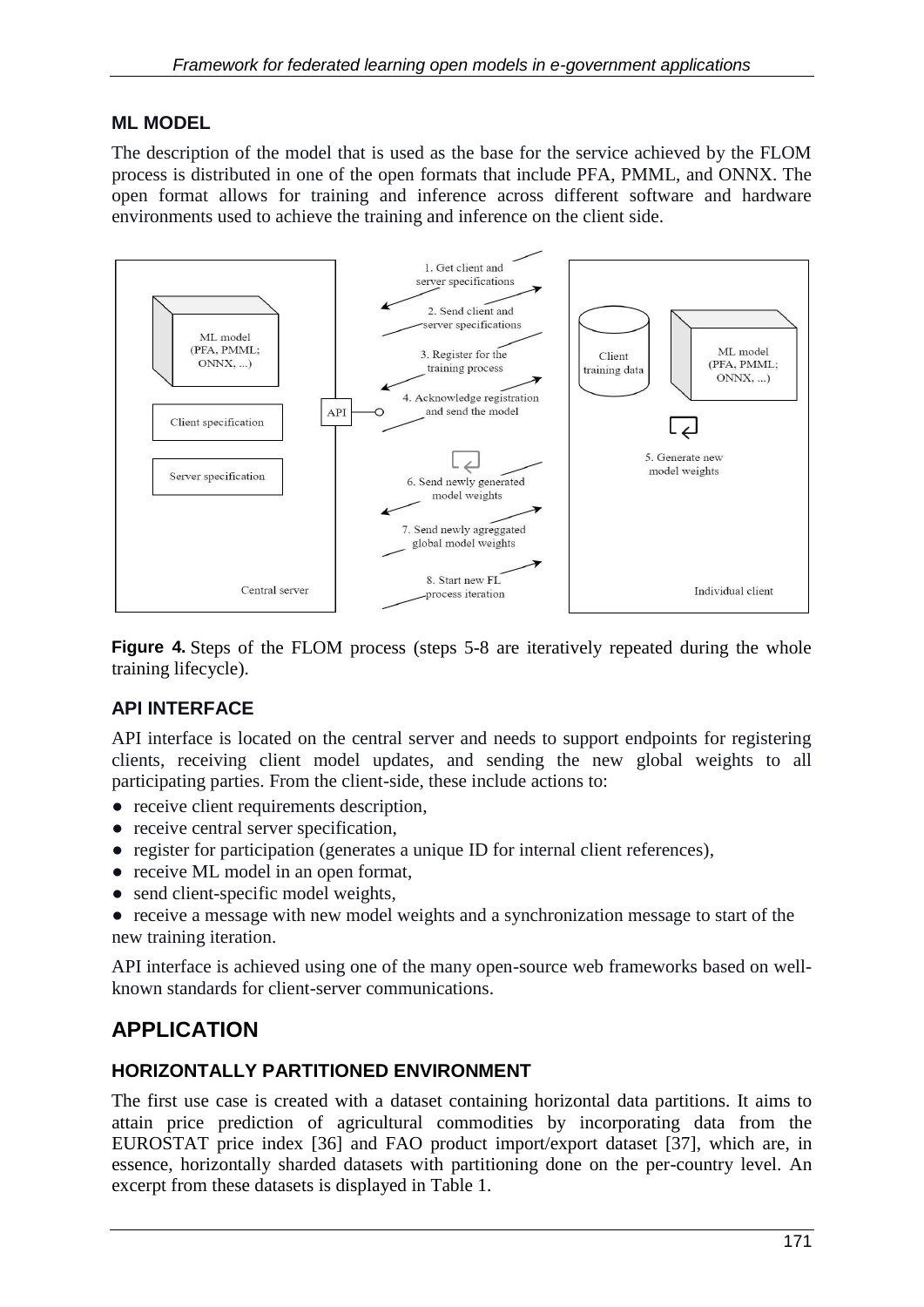The environment is partitioned horizontally on a market region level, where participants could be certain countries, regions, private companies and other organizations.

Although these datasets are open, the use of FLOM in this application allows new business models wherein individual organisations are incentivized to join the training process. The extra incentive is gained from better price forecasting by joining their privately built and historical knowledge on their market area with the latent knowledge located in the more globally distributed knowledge extraction.

| Country<br>code | <b>FAO Commodity</b> | <b>Description</b>       | Import (t) | Export (t) | Year |
|-----------------|----------------------|--------------------------|------------|------------|------|
| HR.             | 882                  | Milk, whole<br>fresh cow | 189435     | 25849      | 2020 |
| GR              | 882                  | Milk, whole<br>fresh cow | 91162      | 25849      | 2020 |

**Table 1.** Data for countries Croatia and Greece found in the FAO and EUROSTAT datasets.

| <b>Country</b><br>code | <b>EUROSTAT Agricultural price</b> | <b>Description</b> | Price index (% of 2015<br>price) |  |
|------------------------|------------------------------------|--------------------|----------------------------------|--|
| HR                     | 121100                             | Cow's milk         | 102.9                            |  |
| EL(GR)                 | 121100                             | Cow's milk         | 102.21                           |  |

| <b>Country code</b> | <b>Description</b> | <b>EUROSTAT product price,</b><br>€ per100 kg |  |  |
|---------------------|--------------------|-----------------------------------------------|--|--|
|                     | Raw milk           |                                               |  |  |
|                     | Raw milk           |                                               |  |  |

In this use case, the frequency of data generation is once per year, so aggregation server and client hardware specifications are not that stringent.

FLOM consists of:

- linear regression model distributed in the PFA format,
- server specifications that need computational capabilities to run the model aggregation on a yearly basis, with an estimation done by benchmarking using historical country data,
- API endpoints that are defined in the previous section with their locations referenced in OpenAPI format,
- client specifications that define the needed data frequency with yearly samples including organizational area extent in geoJSON format, historic price data in USD, and production and trade data in millions of tons.

By joining the FLOM trading process, the individual organizations would help build the global model by including more finely grained samples than the ones found in open datasets, that are generally per country level. This would further enhance the benefits that organizations would get from forecasting potential further prices, allowing them to compare the potential profits for the upcoming years, regarding changes to their own area of interest, production and trade data.

Using FLOM in this example allows individual producers to understand better the costeffectiveness of producing each commodity. This new knowledge can be discovered without the need for producers to exchange their production cost data, often confidential.

#### **VERTICALLY PARTITIONED ENVIRONMENT**

The second example is built on a vertically partitioned data set that is artificially constructed from a loan ratification ML models analysis [58]. The loan approval prediction system has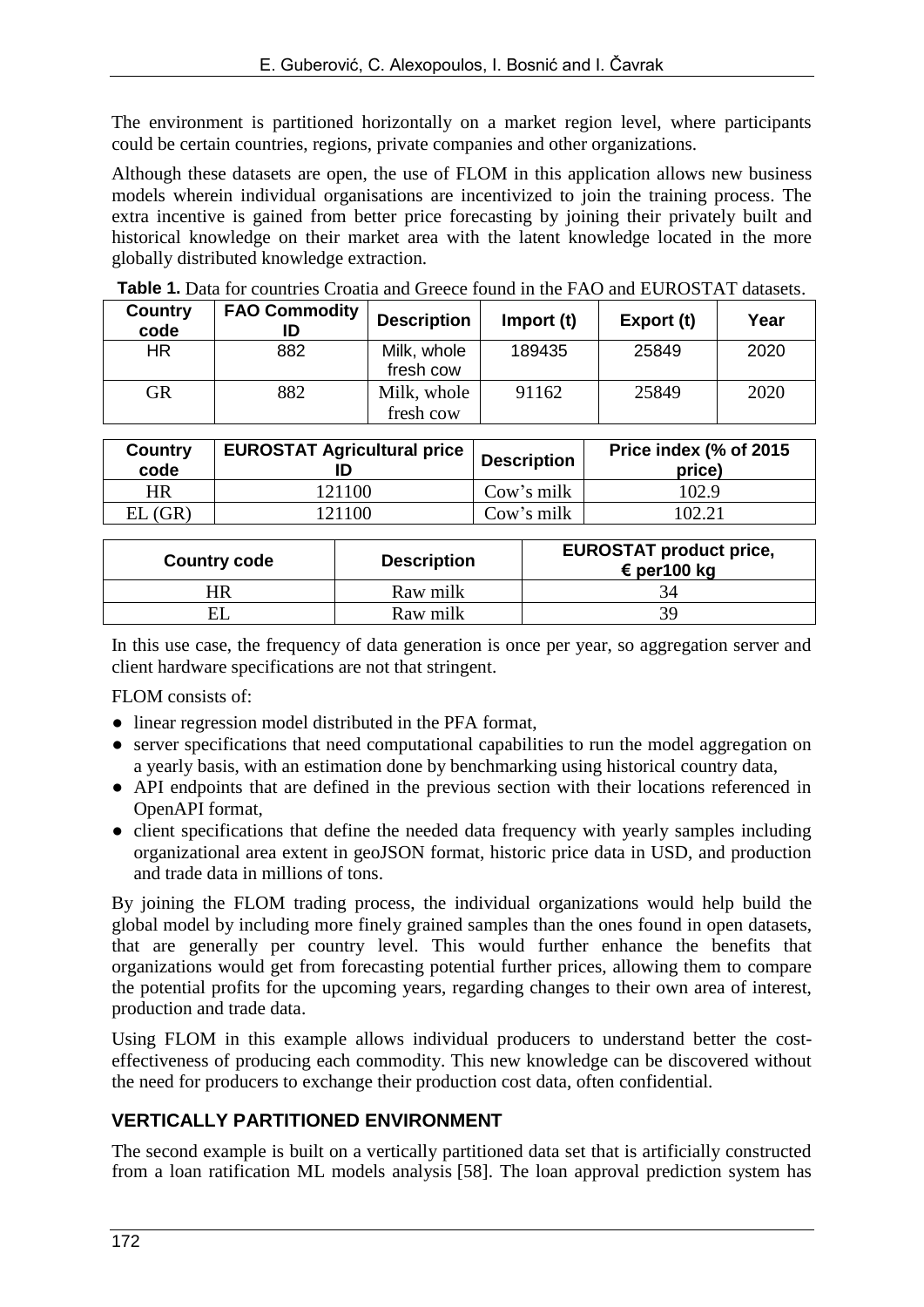the goal of automatically calculating the weight of each attribute of the clients taking part in loan processing and ultimately making the decision whether a new applicant should be approved for the loan or not. Originally, these could be achieved using different ML models, including logistic regression, random forests classifiers, support vector machines, etc. Originally this dataset was a horizontally partitioned dataset with an individual sample being each client (person). The vertical partitioning is done on the client's attributes, and they are separated into two groups: private data and financial data. Private data being: gender (male or female), marital status, number of dependents, education qualification, whether the person is self-employed, and the financial data being: the person's income, co-applicant income, loan amount, loan amount term, credit history and property area (urban/suburban). An excerpt from this dataset can be seen in Table 2.

| Loan ID  | Gender | <b>Married</b> | <b>Dependents</b> | <b>Education</b> | <b>Self</b><br>employed |  |
|----------|--------|----------------|-------------------|------------------|-------------------------|--|
| P001032  | Male   | No             |                   | Graduate         | No                      |  |
| LP001034 | Male   | No             |                   | Not Graduate     | No                      |  |
| LP001036 | Female | No             |                   | Graduate         | N <sub>o</sub>          |  |

**Table 2.** An excerpt from the loan prediction task dataset, with private and financial partitions.

| Loan ID  | Income | Co-<br>applicant<br>income | Loan<br>amount | Loan<br>amount<br>term | <b>Credit</b><br>history | <b>Property</b><br>area | Loan<br>status |
|----------|--------|----------------------------|----------------|------------------------|--------------------------|-------------------------|----------------|
| LP001032 | 4950   |                            | 125            | 360                    |                          | Urban                   |                |
| LP001034 | 3596   |                            | 100            | 240                    |                          | Urban                   |                |
| LP001036 | 3510   |                            | 76             | 360                    |                          | Urban                   |                |

Since people have become accustomed to safeguarding their personal data and becoming more and more unwilling to share it, this could hinder potential loan providers in using services of loan approval prediction systems. However, one could build a service-oriented around ML loan approval where training on private data is done on the client's side using FLOM with more financial data training done on the loan provider's side. This process could be implemented in mobile banking applications wherein, user's private data would stay on their own mobile device.

FLOM consists of:

- tree regression model distributed in the PFA format,
- server specifications that needed computational capabilities to run the model aggregation on a monthly basis, with an estimation done by benchmarking using historical data,
- API endpoints that are defined in the previous section with their locations referenced in OpenAPI format,
- client specifications define the needed computational capabilities to run the monthly training.

By joining the FLOM training process potential applicants could have the benefits of using automated loan approval prediction systems themselves, and better plan their financial future without needing to share their private data. Their presence in the training process would benefit the global model to build the weights that are applied to private data, unavailable to the loan provider.

Both use cases are displayed in Figure 5, which focuses on the process defined in Figure 4, with respect to the client and data partition specific to each use case.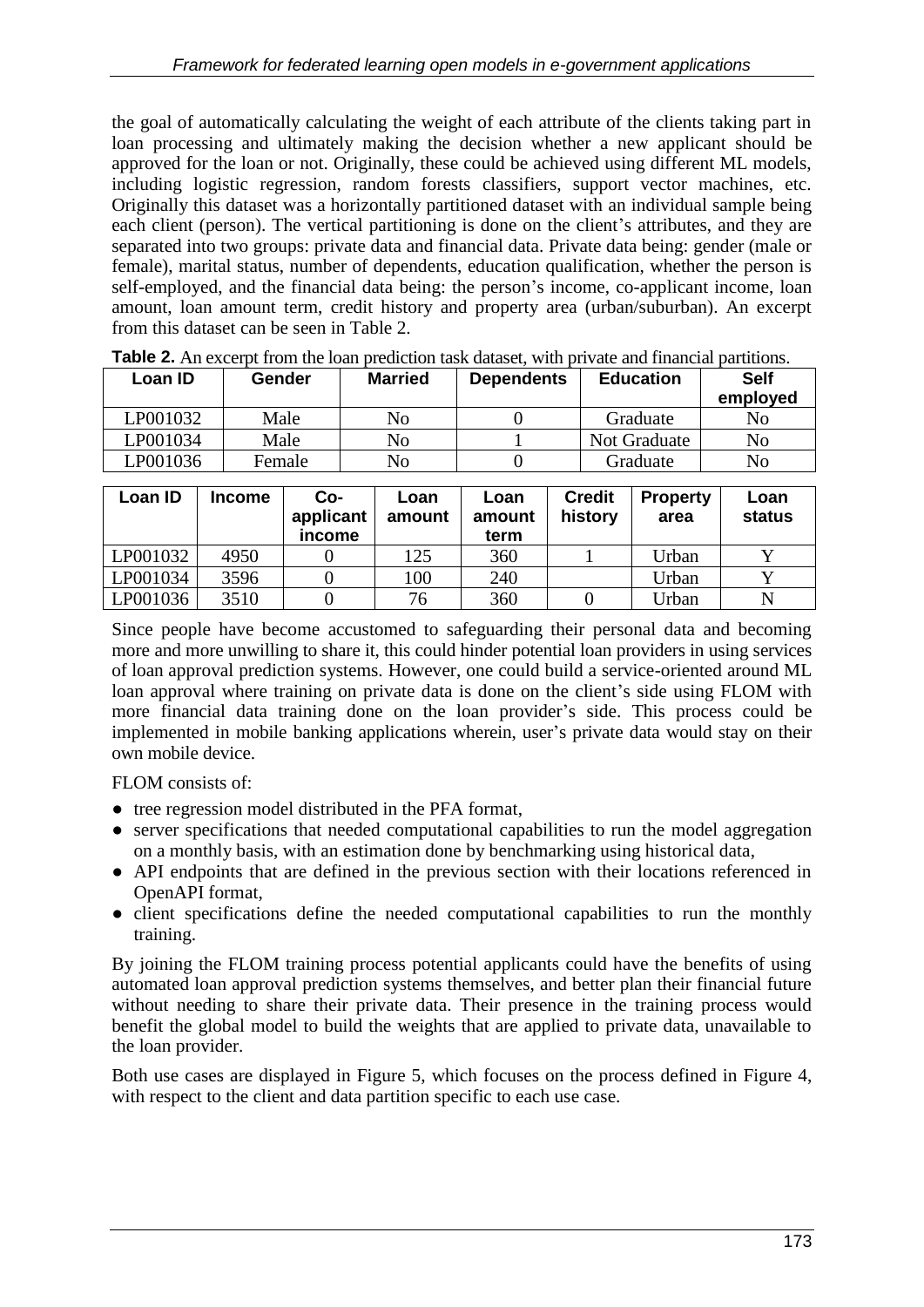

**Figure 5.** Diagrams of FLOM in the first (agricultural commodity price prediction) and second (loan approval prediction) use case.

## **CONCLUSION**

In this article, we presented a framework for using open standard model formats in a federated machine learning manner. The FLOM framework represents a blueprint for defining open models and the requirements that support the federated learning processfor both the clients and the central server that are accompanied by a model defined in one of the currently available open standards.

The framework encourages the design of new tools, services, and applications for many previously not practically feasible domains. We see this framework as a tool for facilitating collaborative model training and sharing, allowing the combination of knowledge creation from both open datasets and datasets closed due to regulatory or confidentiality reasons. Its potential capabilities as an eGovernance tool are showcased using two potential use cases that leverage openly available and closed datasets attained through the collaborative FL. The use cases showcase the multitude of possible application domains and collaborations, with the first being private business-oriented and the second being private person-oriented.

Future work should be done in evaluating the use cases regarding central ML models that lack the knowledge extruded from private and confidential data. Further disseminating runnable FLOM examples that could easily be reused would encourage broader research on using FL in more general use cases. Using FLOM in the eGovernment context could enable many innovative services that could further citizen participation and incentivize private organizations to build and publicly provide intelligent services in collaboration with governmental and various public organizations.

## **ACKNOWLEDGMENTS**

This research is part of TODO project that has received funding from the European Union's Horizon 2020 research and innovation programme under grant agreement No 857592.

## **REFERENCES**

[1] Twizeyimana, D. and Andersson, A.: *The public value of e-government – a literature review.* Government Information Quarterly **36**(2), 167-178, 2019, [http://dx.doi.org/10.1016/j.giq.2019.01.001,](http://dx.doi.org/10.1016/j.giq.2019.01.001)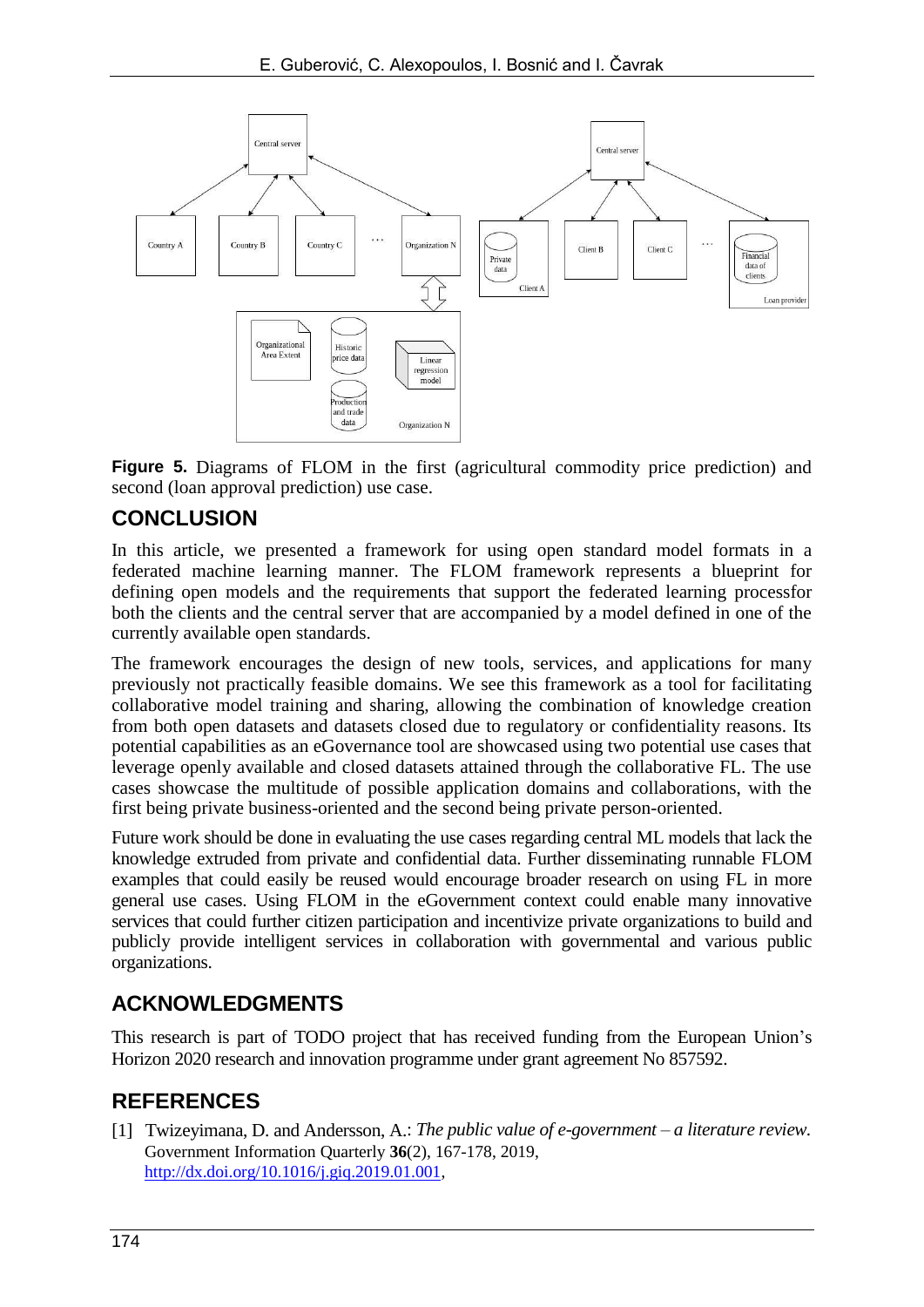- [2] Lachana, Z.; Alexopoulos, C.; Loukis, E. and Charalabidis, Y.: *Identifying the different generations of e-government: an analysis framework*. The 12<sup>th</sup> Mediterranean Conference on Information Systems (MCIS), pp.1-13, 2018,
- [3] Charalabidis, Y.; Loukis, E.; Alexopoulos, C. and Lachana, Z.: *The three generations of electronic government: From service provision to open data and to policy analytics*. International Conference on Electronic Government. Springer, pp.3-17, 2019,
- [4] Zuiderwijk, A. and Janssen, M.: *Open Data Policies, Their Implementation and Impact: A Framework for Comparison*. Government Information Quarterly **31**(1), 17-29, 2013, [http://dx.doi.org/10.1016/j.giq.2013.04.003,](http://dx.doi.org/10.1016/j.giq.2013.04.003)
- [5] Bertot, J.; Jaeger, P. and Grimes, J.: *Using ICTs to Create a Culture of Transparency: E-Government and Social Media as Openness and Anti-Corruption Tools for Societies*. Government Information Quarterly **27**(3), 264-271, 2010, [http://dx.doi.org/10.1016/j.giq.2010.03.001,](http://dx.doi.org/10.1016/j.giq.2010.03.001)
- [6] UNCTAD: *Data protection regulations and international data flows:Implications for trade and development data protection regulations and international data flows: Implications for trade and development*, 2016.
- [7] EU General Data Protection Regulation (GDPR*): Regulation (EU) 2016/679 of the European Parliament and of the Council of 27 April 2016 on the protection of natural persons with regard to the processing of personal data and on the free movement of such data, and repealing Directive 95/46/EC (General Data Protection Regulation)*, OJ 2016 L 119/1.
- [8] Jobin, A.; Ienca, M. and Vayena, E.: *The global landscape of AI ethics guidelines*. Nature Machine Intelligence **1**, 389-399, 2019, [http://dx.doi.org/10.1038/s42256-019-0088-2,](http://dx.doi.org/10.1038/s42256-019-0088-2)
- [9] Janowski, T.: *Digital government evolution: From transformation to contextualization*. Government Information Quarterly **32**(3), 221-236, 2015, [http://dx.doi.org/10.1016/j.giq.2015.07.001,](http://dx.doi.org/10.1016/j.giq.2015.07.001)
- [10]Lachana, Z.; Alexopoulos, C.; Loukis, E., and Charalabidis, Y.: *Identifying the different generations of Egovernment: an analysis framework*. The 12th Mediterranean Conference on Information Systems (MCIS), pp.1-13, 2018,
- [11]Scholl, H.J.: *Digital government: looking back and ahead on a fascinating domain of research and practice*. Digital Government: Research and Practice **1**(1), pp.1-12, 2020,
- [http://dx.doi.org/10.1145/3352682,](http://dx.doi.org/10.1145/3352682) [12]Castro, D. and New, J.: *The promise of artificial intelligence*. Center for Data Innovation, 2016, [https://www2.datainnovation.org/2016-promise-of-ai.pdf,](https://www2.datainnovation.org/2016-promise-of-ai.pdf)
- [13]Abbod, M.F.; Catto, J.W.; Linkens, D.A. and Hamdy, F.C.: *Application of artificial intelligence to the management of urological cancer*. The Journal of Urology **178**(4), 1150-1156, 2007, [http://dx.doi.org/10.1016/j.juro.2007.05.122,](http://dx.doi.org/10.1016/j.juro.2007.05.122)
- [14]Leonard M.: *Government leans into machine learning*. GCN |Technology, Tools and Tactics for Public Sector IT, 2018, [https://gcn.com/articles/2018/08/17/machine-learning.aspx,](https://gcn.com/articles/2018/08/17/machine-learning.aspx)
- [15]Avgerinos Loutsaris, M.; Lachana, Z.; Alexopoulos, C. and Charalabidis, Y.: *Legal Text Processing: Combining two legal ontological approaches through text mining*. The 22<sup>nd</sup> Annual International Conference on Digital Government Research, pp.522-532, 2021
- [16] Arana-Catania, M., et al.: *Citizen Participation and Machine Learning for a Better Democracy*. Digital Government: Research and Practice **2**(3), 1-22, 2021, [http://dx.doi.org/10.1145/3452118,](http://dx.doi.org/10.1145/3452118)
- [17]Androutsopoulou, A.; Charalabidis, Y. and Loukis, E.: *Policy Informatics in the Social Media Era: Analyzing Opinions for Policy Making.* Proceedings EGOV-CeDEM-ePart 2018 Conference, 2018,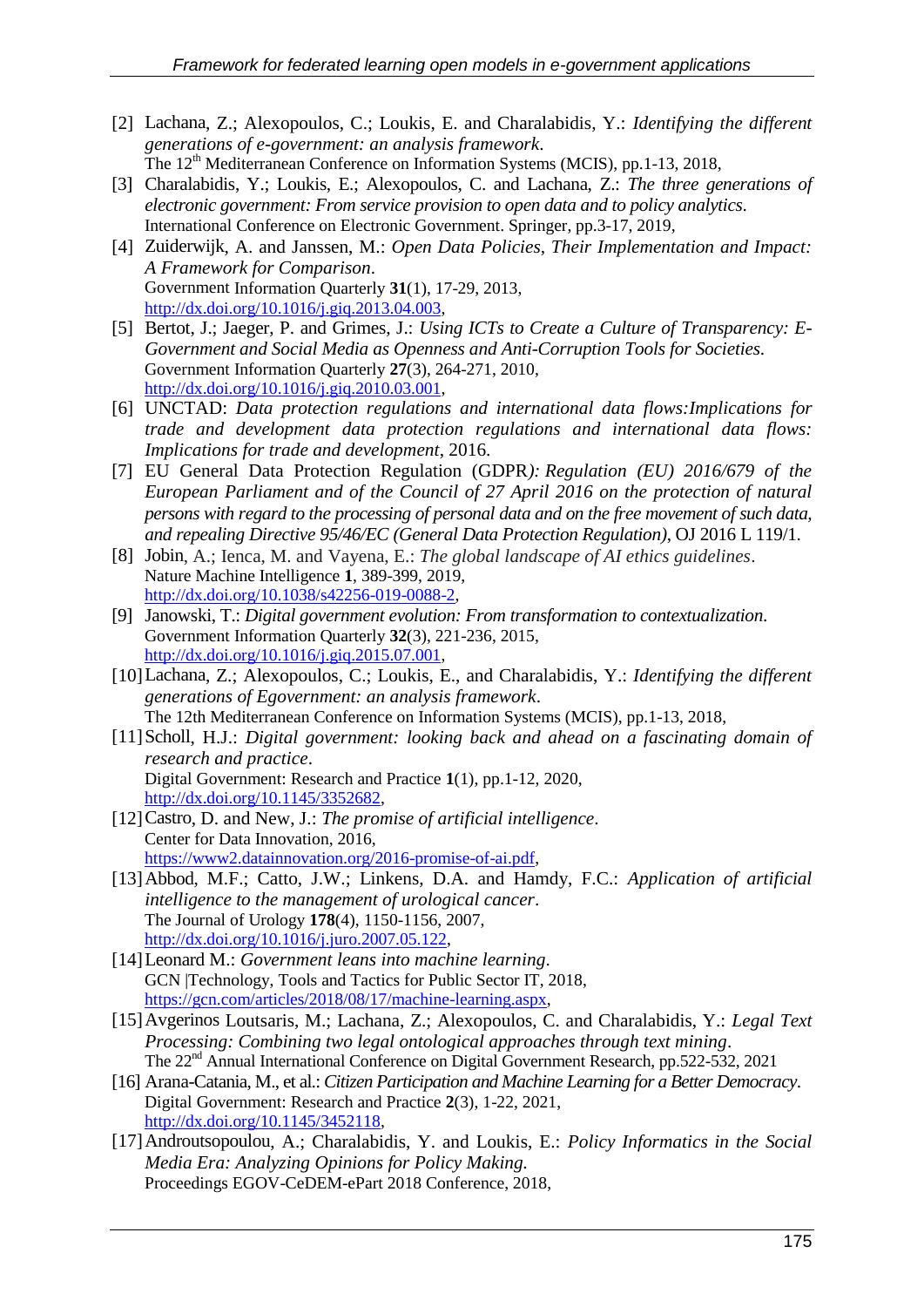- [18]Singh, R.; Chun, S.A. and Atluri, V.: *Developing Machine Learning Models to Automate News Classification*.
	- The 21<sup>st</sup> Annual International Conference on Digital Government Research, pp.354-355, 2020,
- [19] Wani, A., et al.: *Evaluating deep learning approaches for covid19 fake news detection*. International Workshop on Combating Online Hostile Posts in Regional Languages during Emergency Situation. pp.153-163, 2021,
- [20]Sahoo, S.R. and Gupta, B.B.: *Multiple features based approach for automatic fake news detection on social networks using deep learning*. Applied Soft Computing **100**, No. 106983, 2021, [http://dx.doi.org/10.1016/j.asoc.2020.106983,](http://dx.doi.org/10.1016/j.asoc.2020.106983)
- [21]Jordan, M.I. and Mitchell, T.M.: *Machine learning: Trends, perspectives, and prospects*. Science **349**(6245), 255-260, 2015, [http://dx.doi.org/10.1126/science.aaa8415,](http://dx.doi.org/10.1126/science.aaa8415)
- [22]Zhou, Y.; Wilkinson, D.; Schreiber, R. and Pan, R.: *Large-scale parallel collaborative filtering for the netflix prize*. Algorithmic Aspects in Information and Management. pp.337-348, 2008,
- [23]Ghoting, A., et al.: SystemML: *Declarative machine learning on MapReduce*. IEEE International Conference on Data Engineering (ICDE), pp.231-242, 2011,
- [24] Sarker, I.H.: *Machine learning: Algorithms, real-world applications and research directions*. SN Computer Science **2**(3), 1-21, 2021,
- [25]Guszcza, J.: *Analysing Analytics.* Contingencies, American Academy of Actuaries, 2008,
- [26]Biswas, P. and Bishnu, P.: *Application of data mining and CRM in banking sector medical insurance*.

International Journal of Innovative Research in Computer and Communication Engineering **3**(1), 38-46, 2015,

[http://dx.doi.org/10.15680/ijircce.2015.0301007,](http://dx.doi.org/10.15680/ijircce.2015.0301007)

- [27]Essien, A.; Petrounias, I.; Sampaio, P. and Sampaio, S.: *Improving urban traffic speed prediction using data source fusion and deep learning*. IEEE International Conference on Big Data and Smart Computing (BigComp), pp.1-8, 2019,
- [28] Gregurić, M.; Vujić, M.; Alexopoulos, C. and Miletić, M.: *Application of deep reinforcement learning in traffic signal control: An overview and impact of open traffic data*. Applied Sciences **10**(11), 2020,
- [29]Guerrero-Ibáñez, J.; Zeadally, S. and Contreras-Castillo, J.: *Sensor technologies for intelligent transportation systems*. Sensors **18**(4), No. 1212, 2018, [http://dx.doi.org/10.3390/s18041212,](http://dx.doi.org/10.3390/s18041212)
- [30]Alexopoulos, C., et al.: *How machine learning is changing e-government*. Proceedings of the 12<sup>th</sup> International Conference on Theory and Practice of Electronic Governance, pp.354-363, 2019,
- [31]Singh, R.; Chun, S.A. and Atluri, V.: *Developing Machine Learning Models to Automate News Classification*.

The 21<sup>st</sup> Annual International Conference on Digital Government Research, pp.354-355, 2020.

- [32]Goodman, B. and Flaxman, S.: *European Union regulations on algorithmic decisionmaking and a "right to explanation"*. arXiv preprint:1606.08813, 2016,
- [33]Ding, X.; Zhang, L.; Wan, Z. and Gu, M.: *A Brief Survey on De-anonymization Attacks in Online Social Networks* International Conference on Computational Aspects of Social Networks, pp.611-615, 2010, [http://dx.doi.org/10.1109/CASoN.2010.139,](http://dx.doi.org/10.1109/CASoN.2010.139)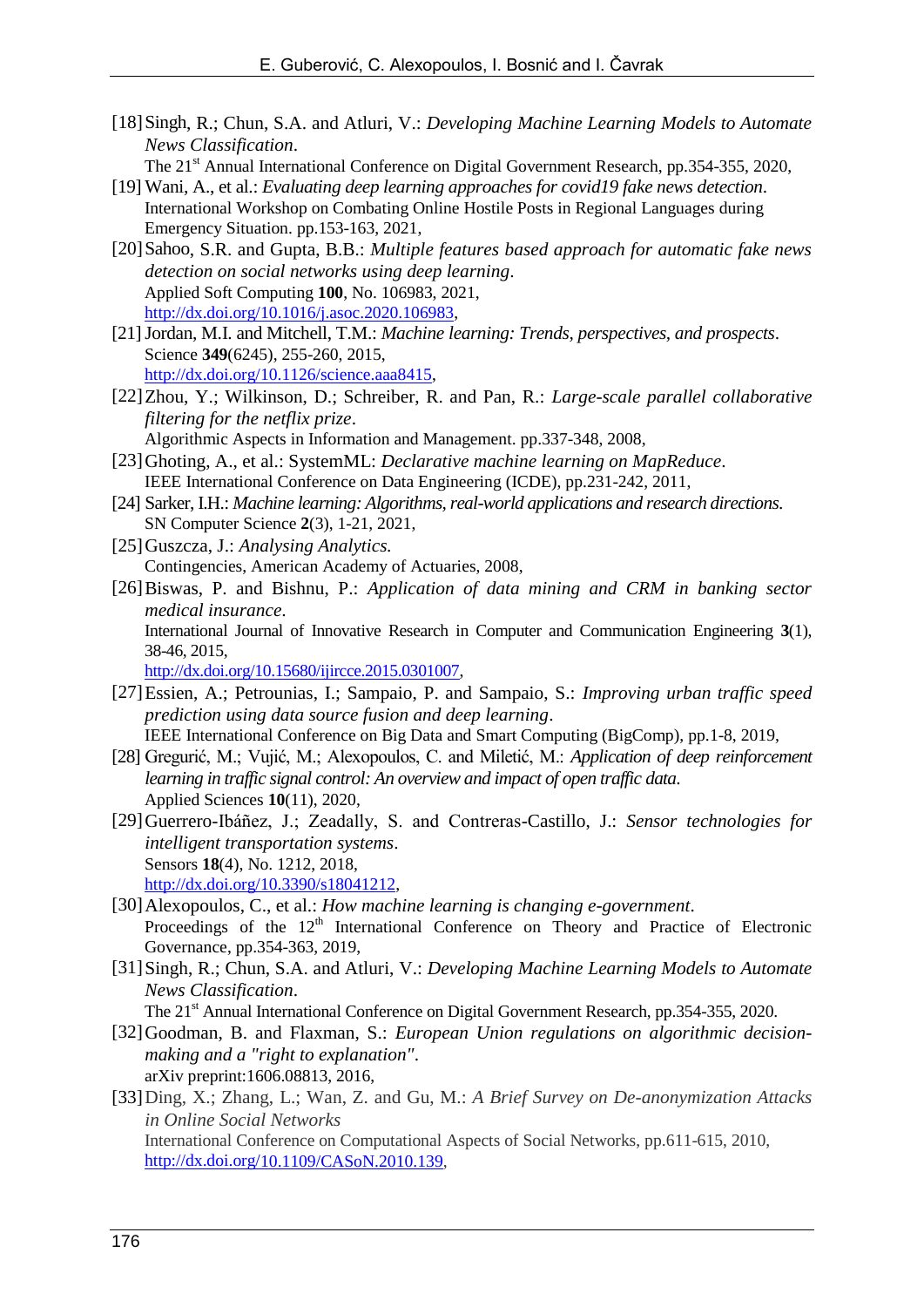- [34]Netten, N.; van den Braak, S.; Choenni, S. and van Someren, M.: *A Big Data Approach to Support Information Distribution inCrisis Response*. Proceedings of the 9<sup>th</sup> International Conference on Theory and Practice of Electronic Governance, pp.266-275, 2016, [http://dx.doi.org/10.1145/2910019.2910033,](http://dx.doi.org/10.1145/2910019.2910033)
- [35]Balta D., et al.: *Accountable Federated Machine Learning in Government: Engineering and Management Insights*. In: *ePart 2021: Electronic Participation*. Lecture Notes in Computer Science **12849**, Springer, Cham, pp.125-138, 2021, [http://dx.doi.org/10.1007/978-3-030-82824-0\\_10,](http://dx.doi.org/10.1007/978-3-030-82824-0_10)
- [36]EUROSTAT: *Price index.* [https://ec.europa.eu/eurostat/cache/metadata/en/apri\\_pi\\_esms.htm,](https://ec.europa.eu/eurostat/cache/metadata/en/apri_pi_esms.htm)
- [37]FAO: *Product import/export dataset.* [https://www.fao.org/faostat/en/#rankings/commodities\\_by\\_country\\_imports,](https://www.fao.org/faostat/en/#rankings/commodities_by_country_imports)
- [38]Kleppmann, M.: *Designing data-intensive applications: The big ideas behind reliable, scalable, and maintainable systems*. O'Reilly Media, Inc., 2017,
- [39]–: *A Tool Developer's Guide to TensorFlow Model Files*. [https://chromium.googlesource.com/external/github.com/tensorflow/tensorflow/+/r0.10/tensorflo](https://chromium.googlesource.com/external/github.com/tensorflow/tensorflow/+/r0.10/tensorflow/g3doc/how_tos/tool_developers/index.md) [w/g3doc/how\\_tos/tool\\_developers/index.md,](https://chromium.googlesource.com/external/github.com/tensorflow/tensorflow/+/r0.10/tensorflow/g3doc/how_tos/tool_developers/index.md)
- [40] Keras API Reference. [https://keras.io/api/models/model\\_saving\\_apis,](https://keras.io/api/models/model_saving_apis)
- [41]–: *Python Object Serialization*. [https://docs.python.org/3/library/pickle.html,](https://docs.python.org/3/library/pickle.html)
- [42]Open Knowledge Foundation: *What is Open Data?* [https://opendatahandbook.org/guide/en/what-is-open-data,](https://opendatahandbook.org/guide/en/what-is-open-data)
- [43]Data Mining Group: *Predictive Model Markup Language Version 4.4.1.* [http://dmg.org/pmml/pmml-v4-4-1.html,](http://dmg.org/pmml/pmml-v4-4-1.html)
- [44]Data Mining Group: *Portable Format for Analytics Version 0.8.1.* [http://dmg.org/pfa,](http://dmg.org/pfa)
- [45]–:*Neural Network Exchange Format: Version 1.0.4, Revision 1.* The Khronos NNEF Working Group, 2021,
- [46]–: *Open Neural Network Exchange*. [https://onnx.ai,](https://onnx.ai/)
- [47]Guazzelli, A.; Zeller, M.; Lin, W. and Williams, G.: *PMML: An Open Standard for Sharing Models*. The R Journal **1**(1), pp. 60-65, 2009,
	- [http://dx.doi.org/10.1002/j.1941-9635.2009.tb00398.x,](http://dx.doi.org/10.1002/j.1941-9635.2009.tb00398.x)
- [48]–:*CRAN Predictive Model Markup Language*. [https://cran.r-project.org/web/packages/pmml/index.html,](https://cran.r-project.org/web/packages/pmml/index.html)
- [49]–: *Java PMML API*. [https://github.com/jpmml,](https://github.com/jpmml)
- [50]Levitan, S. and Claude, L.: *Open standards for deployment, storage and sharing of predictive models. PMML / PFA / ONNX in action*, 2019. [http://dx.doi.org/10.13140/RG.2.2.31518.89920,](http://dx.doi.org/10.13140/RG.2.2.31518.89920)
- [51]McMahan, H.B., et al.: *Federated learning of deep networks using model averaging*. ArXiv preprint:1602.05629, 2016,
- [52]Wu, Y. et al.: *Privacy preserving vertical federated learning for tree-based models*. Proceedings of the VLDB Endowment **13**(12), 2090-2103, 2020, [http://dx.doi.org/10.14778/3407790.3407811,](http://dx.doi.org/10.14778/3407790.3407811)
- [53]Sun, J., et al. *Vertical Federated Learning without Revealing Intersection Membership*. ArXiv preprint: abs/2106.05508, 2021,